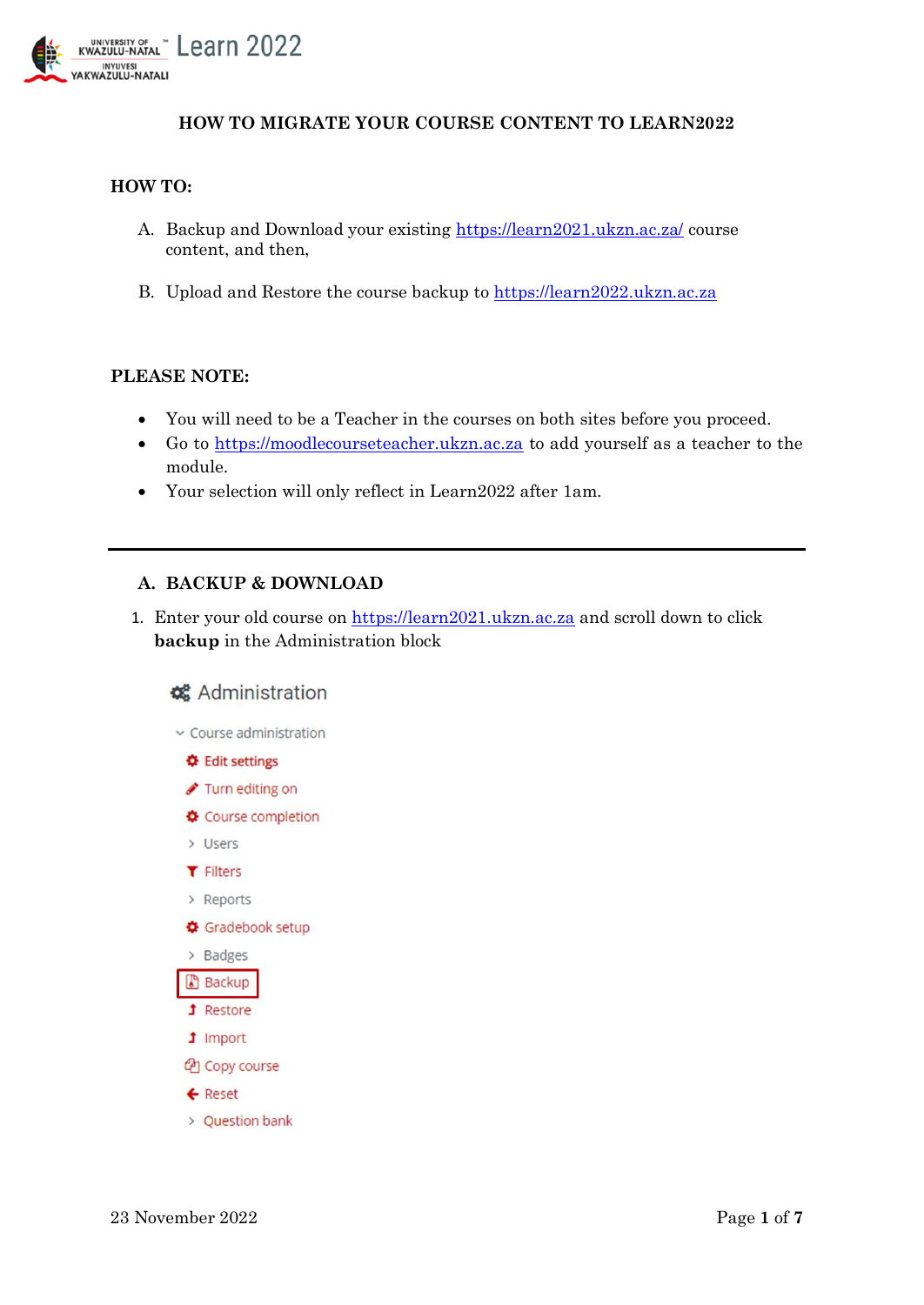

Then click **Next**

2. You need to select **Include Activity and Resources, Include Files** and **Include question bank**.

If you are using **HP5**, you need to check **Include Content Bank Content**

- 1. Initial settings ▶ 2. Schema settings ▶ 3. Confirmation and review ▶ 4. Perform backup ▶ 5. Complete **Backup settings** □ IMS Common Cartridge 1.1 Include enrolled users  $$ Anonymize user information X a Include user role assignments  $\blacksquare$  Include activities and resources  $\Box$  Include blocks **V** Include files  $\Box$  Include filters Il Include comments Include badges  $\Box$  Include calendar events Include user completion details Include course logs  $\Box$  Include grade history De Include question bank  $\Box$  Include groups and groupings  $\Box$  Include competencies  $\Box$  Include custom fields **2** Include content bank content Jump to final step Next Cancel
- 3. Deselect **Announcements** and **QPA Questionnaires** then click **Next**

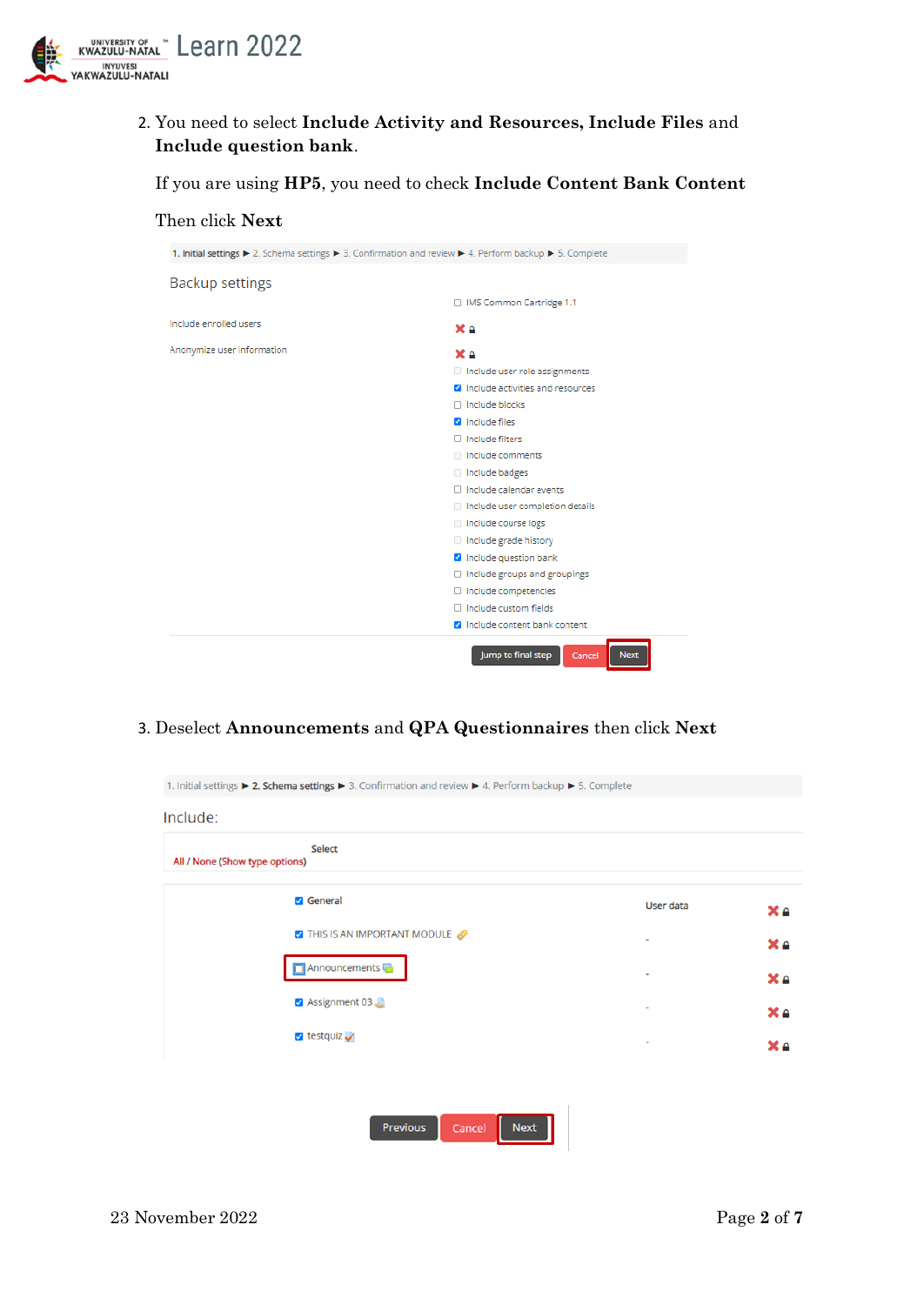

- 4. Click **Perform backup.** Wait for the backup to complete, then click **Continue**
- 5. Download the just created backup in the **User private backup area**

| Manage backup files<br>User private backup area o           |                                     |        |          |  |
|-------------------------------------------------------------|-------------------------------------|--------|----------|--|
| Filename                                                    | Time                                | Size   | Download |  |
| backup-moodle2-course-19790-asn2021-20211118-0851-nu-nf.mbz | Thursday, 18 November 2021, 8:51 AM | 44,6KB | Download |  |
|                                                             |                                     |        |          |  |

## **B. UPLOAD & RESTORE**

- 6. Login to [Learn2022](file:///C:/Users/ebrahimc/Desktop/Learn2022) [\(https://learn2022.ukzn.ac.za/login\)](https://learn2022.ukzn.ac.za/login) and enter your course
- 7. The course default file upload limit is 50MB. If your backup is larger you need to edit your Course **settings**

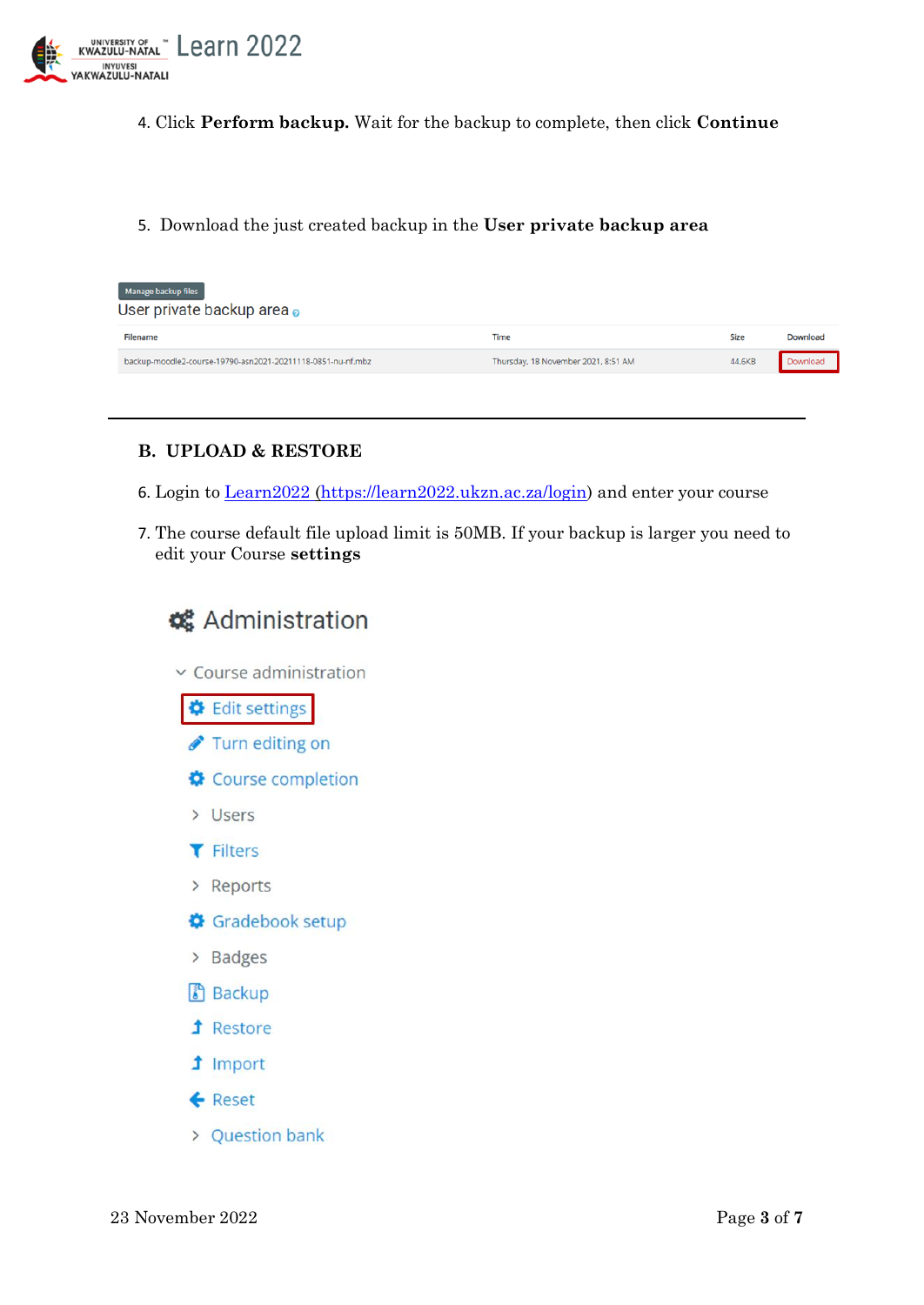

8. Scroll down to **File and uploads** and increase the Maximum upload size, then **Save**

|                          | <b>50MB</b>                  |  |
|--------------------------|------------------------------|--|
|                          | 20MB                         |  |
| Course format            | 10MB<br>5MB<br>2MB           |  |
| Appearance               | 1MB<br>500KB<br><b>100KB</b> |  |
| Files and uploads        | <b>50KB</b><br><b>10KB</b>   |  |
| Maximum upload size<br>ℯ | <b>50MB</b>                  |  |

- ▶ Completion tracking
- Groups
- 9. Scroll down to the **Administration** block and click on **Restore**

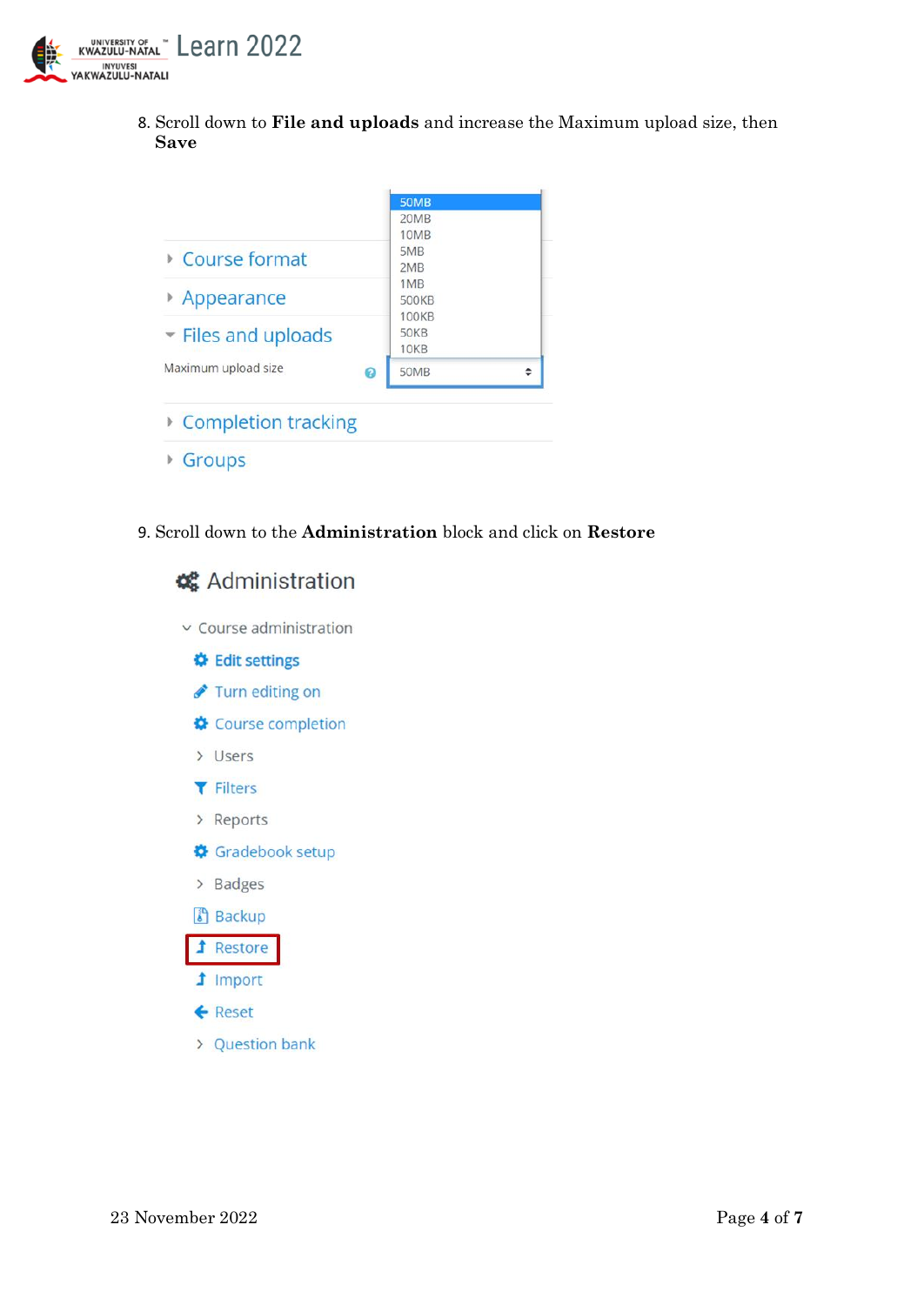

10. On your computer, open Windows Explorer and locate your recently downloaded backup file. Drag and drop your backup file into the new course restore area



11. Once uploaded, click on **Restore**.

| Import a backup file |                                                                        |
|----------------------|------------------------------------------------------------------------|
| Files<br>o           | Choose a file<br>Maximum size for new files: 2GB                       |
|                      | backup-moodle2-course-19790-asn2021-20211118-0851-nu-nf.mbz            |
| Course backup area o | Restore<br>There are required fields in this form marked $\mathbf 0$ . |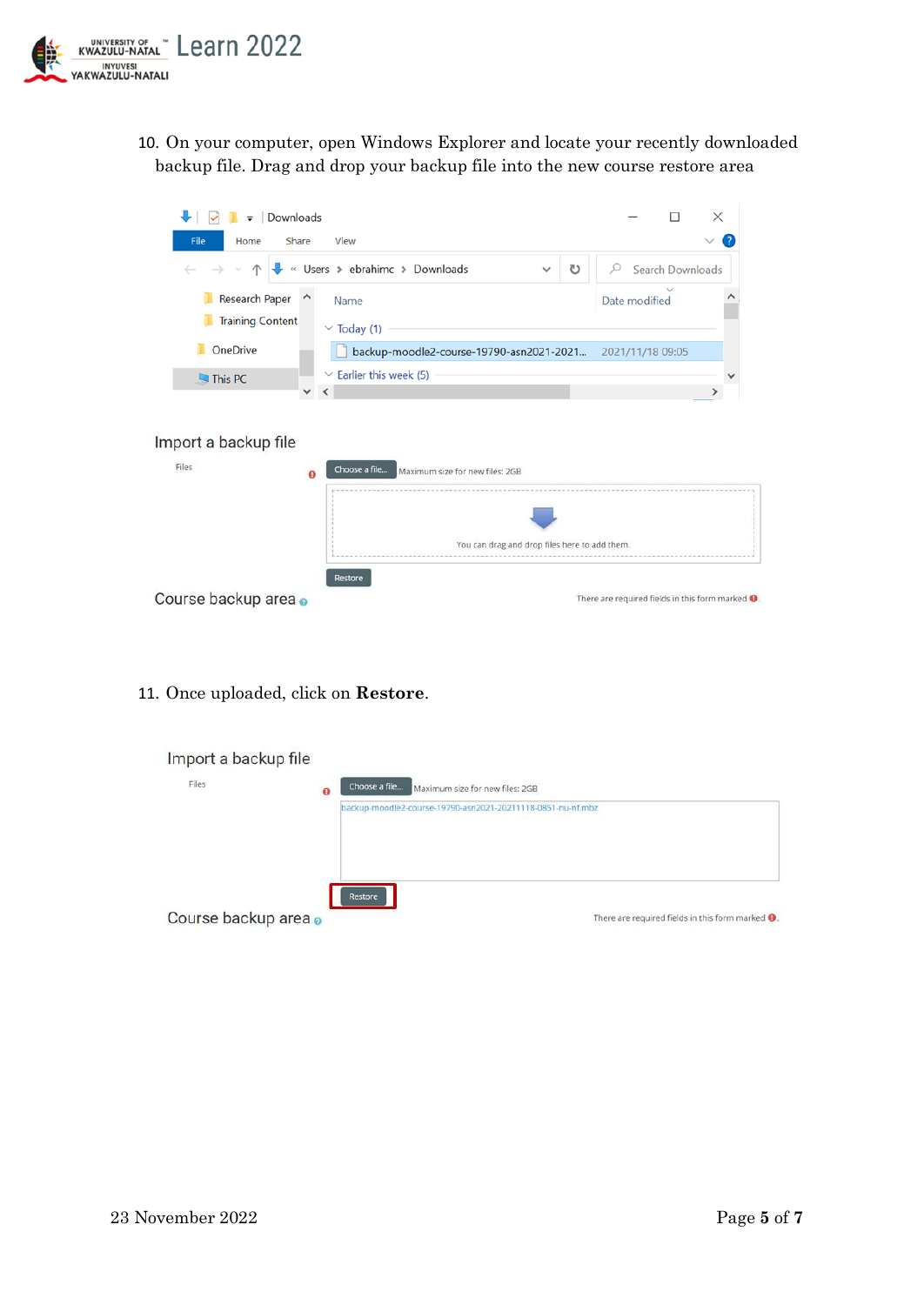

# 12. Scroll to the bottom of the page and click **Continue**

|                   | V Quiz                                   | <b>Quiz Setting Test</b>                 | ×               |  |  |
|-------------------|------------------------------------------|------------------------------------------|-----------------|--|--|
| Section: 14       |                                          | Included in backup (no user information) |                 |  |  |
| <b>Activities</b> | Module                                   | Title                                    | <b>Userinfo</b> |  |  |
|                   | <b>Custom certificate</b>                | <b>Certificate of Completion</b>         | ×               |  |  |
| Section: 15       | Included in backup (no user information) |                                          |                 |  |  |
| Section: 16       | Included in backup (no user information) |                                          |                 |  |  |
|                   |                                          | Continue                                 |                 |  |  |

13. Leave the default Merge the backup into this course and click **Continue**